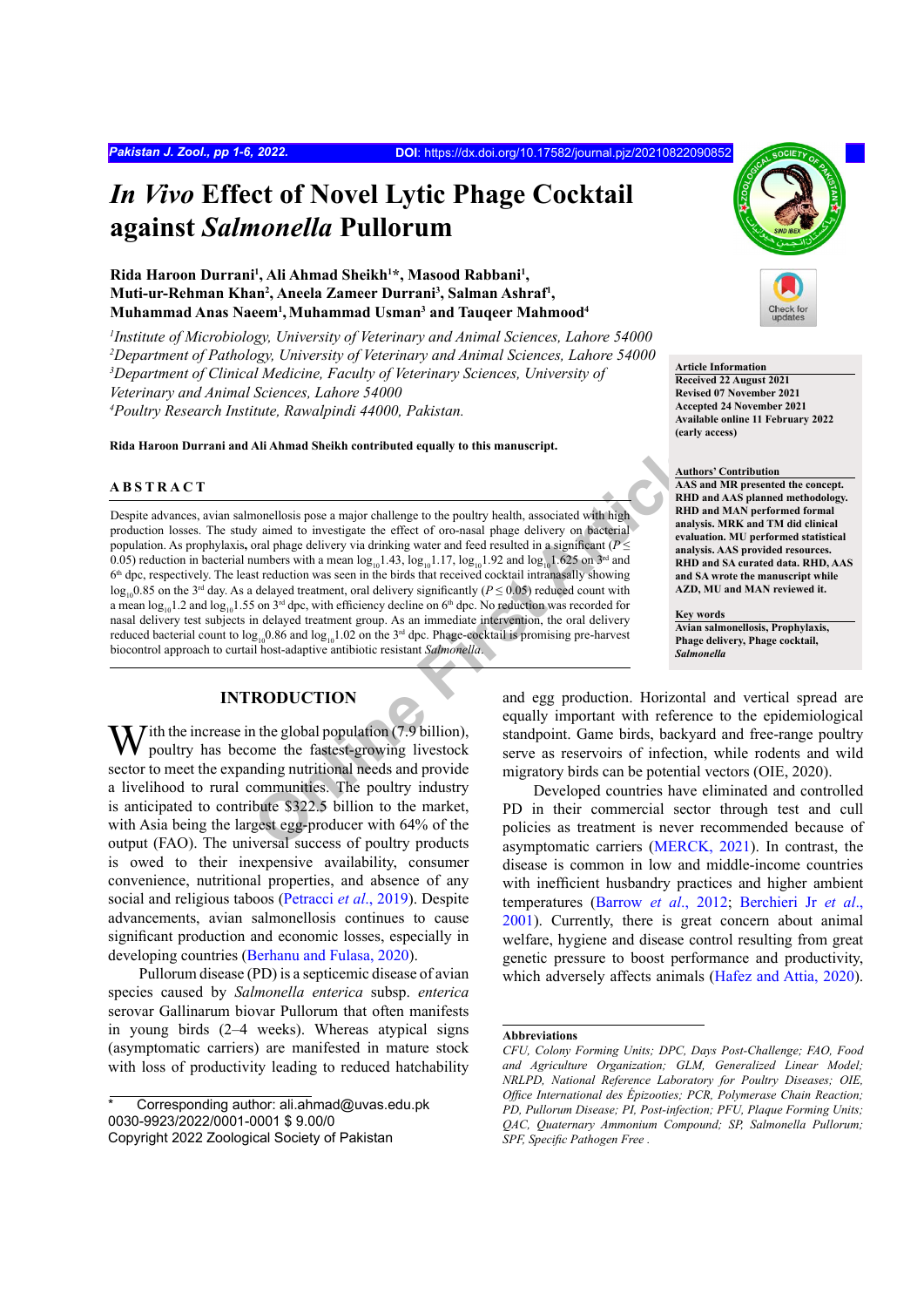Antibiotic prophylaxis is a common veterinary practice in the poultry and calf-rearing industry in many underdeveloped countries as a surrogate for inadequate managemental practices, but at the cost of escalating antibiotic resistance and drug residues (active metabolites) in the food chain at slaughter, if no withdrawal requirements are followed ([Mohsin](#page-5-2) *et al*., 2019).

The decreased efficacy of available antibiotics has led to renewed interest in lytic bacteriophages and derived products. There are numerous studies on the use of single phage or mixture of phages against pathogens of veterinary importance cited in literature includes *S*. Enteritidis, *S*. Typhimurium, *C*. *jejuni, C*. *coli*, *S*. *aureus*, *P*. *aeruginosa*, *E*. *coli* K1<sup>+</sup> , *E*. *coli* O2, enteropathogenic *E*. *coli*, *E*. *coli*  O157: H7 and *A*. *pyogenes* in chickens, cows, dogs, calves, sheep, and steers (Morris Jr *et al*., 2001). Keeping this in view, the present study was designed to test the *in vivo* efficacy of a four phage cocktail against *Salmonella*  Pullorum to investigate the influence of delivery routes and schedule among experimental birds. For this purpose,  $log_{10}$ -reduction of bacterial count in intestinal tissue was used as an indicative parameter.

## **MATERIALS AND METHODS**

#### *Shed preparation*

The shed was disinfected with Medisep®, which is a quaternary ammonium compound (QAC) and fumigated with 40% of formalin per cubic meter of space. Following fumigation, the shed was sealed tight for the next 48 h (FAO Guidelines for Cleaning and Disinfection of Poultry Farms).

## *Experimental birds and their maintenance*

Day-old SPF (*Salmonella*) Hyline w-36 chicks (*n*=360) were procured from a commercial (avg. 40–45 g/bird). Rapid slide agglutination test was performed to ensure that the birds were seronegative.

The conventional floor space was provided at 100 – 200 cm2 /bird. For the first three days, the temperature was maintained at 33–35 °C. The temperature was re-adjusted every three days as per the managemental guidelines [\(FAO, 2021a](#page-5-3)). The light intensity was kept uniform at 30–50 lux with 60% relative humidity. The air quality was maintained at  $4 \text{ m}^3/\text{kg/h}$  from the west to east direction (Hy-Line w-36 Managemental Guide).

Ready-made starter feed was offered to the birds during the trial. The feed and water intake were measured as 13–16 g/bird/day and 20 mL/bird/day, respectively. The feed and water were tested prior to being *Salmonella*  negative via PCR. Chickens were cared for using protocols approved by the Ethical Review Committee for Animal Handling of the University of Veterinary and Animal Sciences, Lahore.

## *Experimental design*

**Solution**<br> **Solution** in the set of the set of the set of the set of the set of the set of the set of the set of the set of the set of the set of the set of the set of the set of the set of the set of the set of the set o The birds in the positive control group were given an oral challenge with *S*. Pullorum  $(10<sup>5</sup> CFU/mL)$  per 60 g of body weight). The birds in the negative control group remained unchallenged and untreated. Five experimental birds from the negative group were euthanized at 0, 7, 14 and 21 days to ensure sterility of the experiment (via PCR). The birds in the third control group were given phage cocktail via all three delivery routes to monitor shedding (i.e., internalization) and the occurrence of adverse reactions (if any). The birds in the fourth group were given phage cocktail as prophylaxis to monitor the effectiveness of the cocktail at preventing systemic infection or reducing the clinical severity of disease (upon challenge). The birds in the fifth group received challenge infection prior receiving phage cocktail 6 h post-infection (PI) to evaluate the impact of the cocktail as immediate therapy. The sixth group also received challenge infection prior to phage treatment, but with a 36h delay assessing the effect of the phage cocktail during active infection (Table I). The number of birds in all experimental subsets was 30 and were placed in different sheds with similar housing requirements. 05 birds from each treatment group on the  $3<sup>rd</sup>$ ,  $6<sup>th</sup>$  and  $9<sup>th</sup>$  day PI, were euthanized via cervical dislocation, and intestinal tissue (pooled sample ileum/cecum) was collected aseptically for estimation of  $log_{10}$ -reduction in *Salmonella* count. The quantitative enumeration of bacteria was carried out following method of Cappuccino and Sherman (2014).

## *Host bacterial strain and bacteriophage cocktail*

The challenge bacterial strain, *Salmonella* Pullorum (SP-1628), was confirmed by conventional and molecular techniques at the national reference laboratory for poultry diseases (NRLPD). The phage cocktail was concoction of four lytic phages, isolated from sewage/sludge samples procured from commercial poultry units. The cocktail demonstrated optimal activity against motile serovars, such as *Salmonella* Enteritidis and *Salmonella* Typhimurium, tolerance to moderately high temperatures above  $62$ <sup>o</sup>C with a log10 of 8.73 PFU/mL, and activity in acidic and alkaline conditions. At 150 min, the cocktail reduced the bacterial count by  $log_{10}2.93$  with 100 MOI. The growth kinetics of all four monophage suspensions (SalØ\_ABF37, SalØ\_RCMPF12, SalØ\_MCOH26 and SalØ DNLS42) showed an average latent time between 33 to 46.7 min with burst sizes given 73, 97, 75 and 132 PFU CFU, respectively. All isolates were revealed to possess dsDNA during nucleic acid characterization.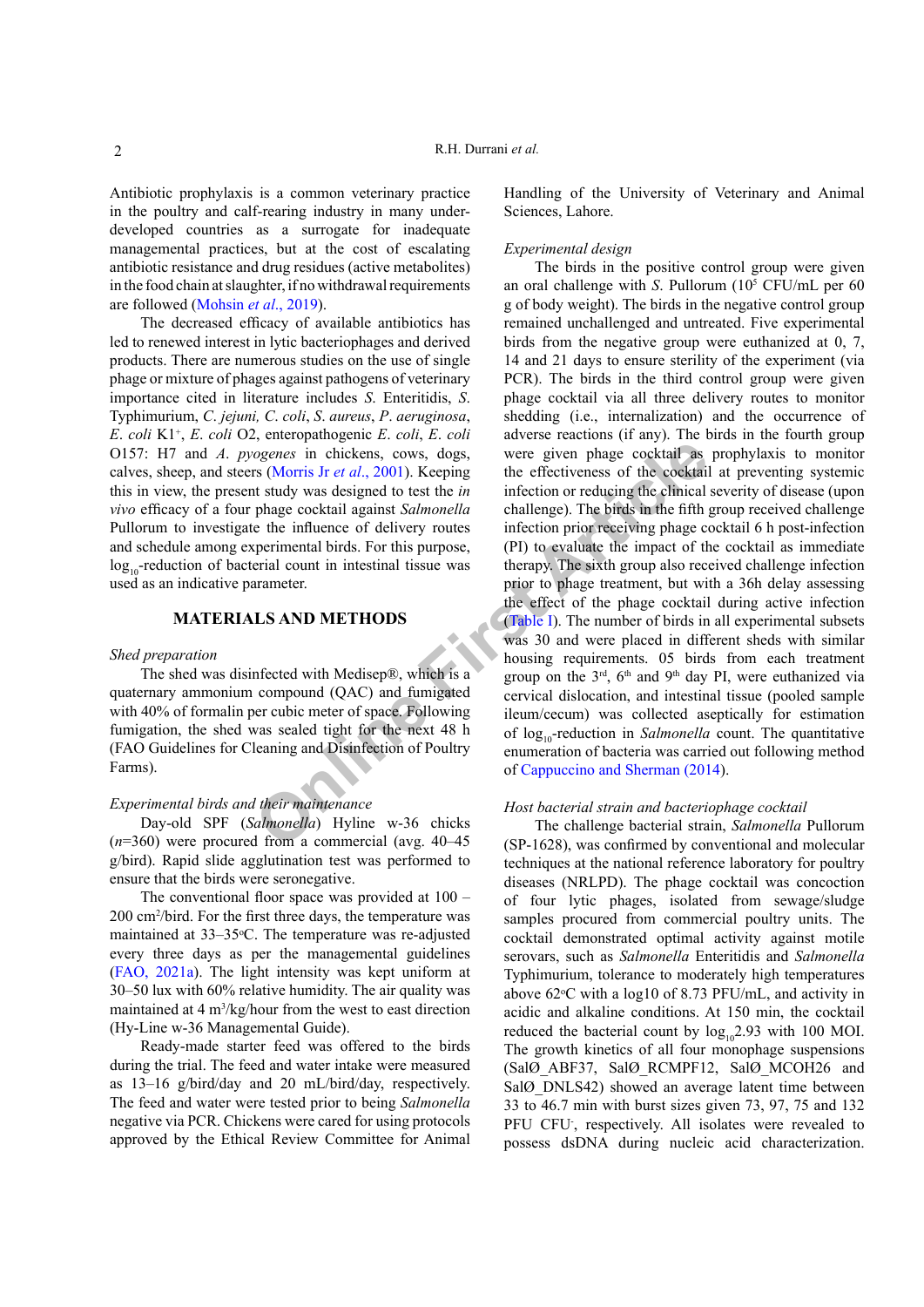| <b>Delivery schedule</b>      | <b>Inoculation days</b>                                                   | Dose units                                       | <b>Delivery route</b> |   |              |
|-------------------------------|---------------------------------------------------------------------------|--------------------------------------------------|-----------------------|---|--------------|
|                               |                                                                           |                                                  | Oral                  |   | <b>Nasal</b> |
| Positive Control $(\delta)$   | $10th$ day of age (Challenge†)                                            | $10^5$ CFU/mL†                                   | ✓                     |   |              |
| Negative Control $(\beta)$    | Unchallenged and Untreated                                                |                                                  |                       |   |              |
| Cocktail Control $(\gamma)$   | $7th$ , $8th$ , $9th$ days of age<br>(bacteriophage cocktail only)        | $10^6$ PFU/mL<br>$10^8$ PFU/kg                   |                       |   |              |
| Prophylaxis $(\epsilon)$      | $7th$ , $8th$ , $9th$ days of age<br>Challenge <sup>†</sup> on $10th$ day | $10^6$ PFU/mL<br>$10^8$ PFU/kg<br>$10^5$ CFU/mL† |                       |   |              |
| Immediate Therapy $(\lambda)$ | Challenget on $10th$ day of age<br>Treatment 6 HPC*                       | $10^5$ CFU/mL <sup>+</sup><br>$10^6$ PFU/mL      |                       | ✓ | ✓            |
| Delayed Therapy $(\rho)$      | Challenget on $10th$ day of age<br>Treatment 48 HPC*                      | $10^5$ CFU/mL†<br>$10^6$ PFU/mL<br>$108$ PFU/kg  |                       | ✓ | ✓            |

<span id="page-2-0"></span>**Table I. Experimental design with inoculation days and dose units.**

† represents oral gavage by using sterile syringe without needle; HPC refers to h post challenge.

The fragment size from restriction digestion analysis showed the estimated sizes for genomes to be 35.9kB, 42.5kB, 35.5kB and 45.2kB for SalØ\_ABF37, SalØ\_RC-MPF12, SalØ\_MCOH26 and SalØ\_DNLS42, respectively (data not shown).

#### *Statistical analysis*

The data obtained from experimental trials was collected and organized into Microsoft Excel spread sheets (Office 2016). To check for significant differences in bacterial concentrations as a result of delivery routes and timing data was analyzed with generalized linear model (GLM) using Minitab 17.0.1. Differences were considered statistically significant at  $(P \le 0.05)$ . Post-hoc mean separation was used to test for pairwise differences among experimental groups.

## **RESULTS**

#### *Control group*

The birds of positive control group developed nonspecific signs like depression, weakness, somnolence, loss of appetite, drooping of wings, huddling, dehydration and ruffled feathers post 36 h of challenge infection. Gasping, white pasty diarrhea, and pasting of the vent feathers were also seen at 72 h PC. The bacterial count was enumerated to be  $log_{10} 7.17$  CFU in intestinal content (ileum/cecum).

5% mortality was observed in negative control group birds under normal circumstances (i.e., drowning in drinker). The birds remained free of infection for whole the duration of trial. 46.67% (drinking water) and 53.3% (feed additive) of birds shed bacteriophage in their feces. No bacteriophage shedding was observed in experimental

birds that received cocktail intranasally. All the birds remained clinically normal and maintained a healthy weight of between  $60 - 73$  g/bird.

#### *Prophylactic group*

Challenge† on 10<sup>th</sup> day of age<br>
Treatment 48 HPC\*<br>
To <sup>0</sup> PFU/mL<br>
10<sup>6</sup> PFU/mL<br>
10<sup>6</sup> PFU/kg<br>
sing sterile syringe without needle; HPC refers to h post challenge.<br>
Oom restriction digestion analysis<br>
Sirds that received In the prophylactic group, a significant ( $P \leq 0.05$ )  $log_{10}$  reduction in *S*. Pullorum was seen in comparison to the untreated positive control group with a mean  $log_{10}7.17$ CFU. The pairwise comparison was significant ( $P \leq 0.05$ ) for all delivery routes, with higher  $log_{10}$ -reduction seen in the oral groups than recipients with nasal delivery. On  $3<sup>rd</sup>$  dpc,  $log_{10}1.43$  (96.32%) and  $log_{10}1.92$  (98.81%) CFU reduction was observed in birds that received cocktail through drinking water and as feed additive, while  $log_{10}0.85$  CFU (86%) were recorded for nasal delivery subjects. Subsequently, on the  $6<sup>th</sup>$  dpc, the counts were  $log_{10}1.17$  (93.33%) and  $log_{10}1.629$  (97.65%) CFU for oral delivery routes and no reduction in bacterial count was observed for nasal delivery route. The efficacy of phage cocktail as prophylaxis did not yield efficient log<sub>10</sub>reduction on 9<sup>th</sup> dpc, by only reducing bacterial numbers by  $\log_{10} 0.334$  (53.67%) and  $\log_{10} 0.44$  (63.93%) CFU for oral delivery routes, i.e., by water and as a feed additive with no  $log_{10}$  reduction seen in experimental birds treated with phage cocktail via nasal delivery. The delivery of phage cocktail as pre-challenge choice resulted in reducing the clinical severity of disease with 15% mortality in immunocompromised chicks.

> A significant ( $P \le 0.05$ ) log<sub>10</sub> reduction was seen in the second delivery schedule of phage therapy, i.e., immediate therapy in comparison to the untreated positive control group with a mean  $log_{10}7.17$  CFU. Non-significant  $(P \ge 0.05)$  pairwise comparison was seen between delivery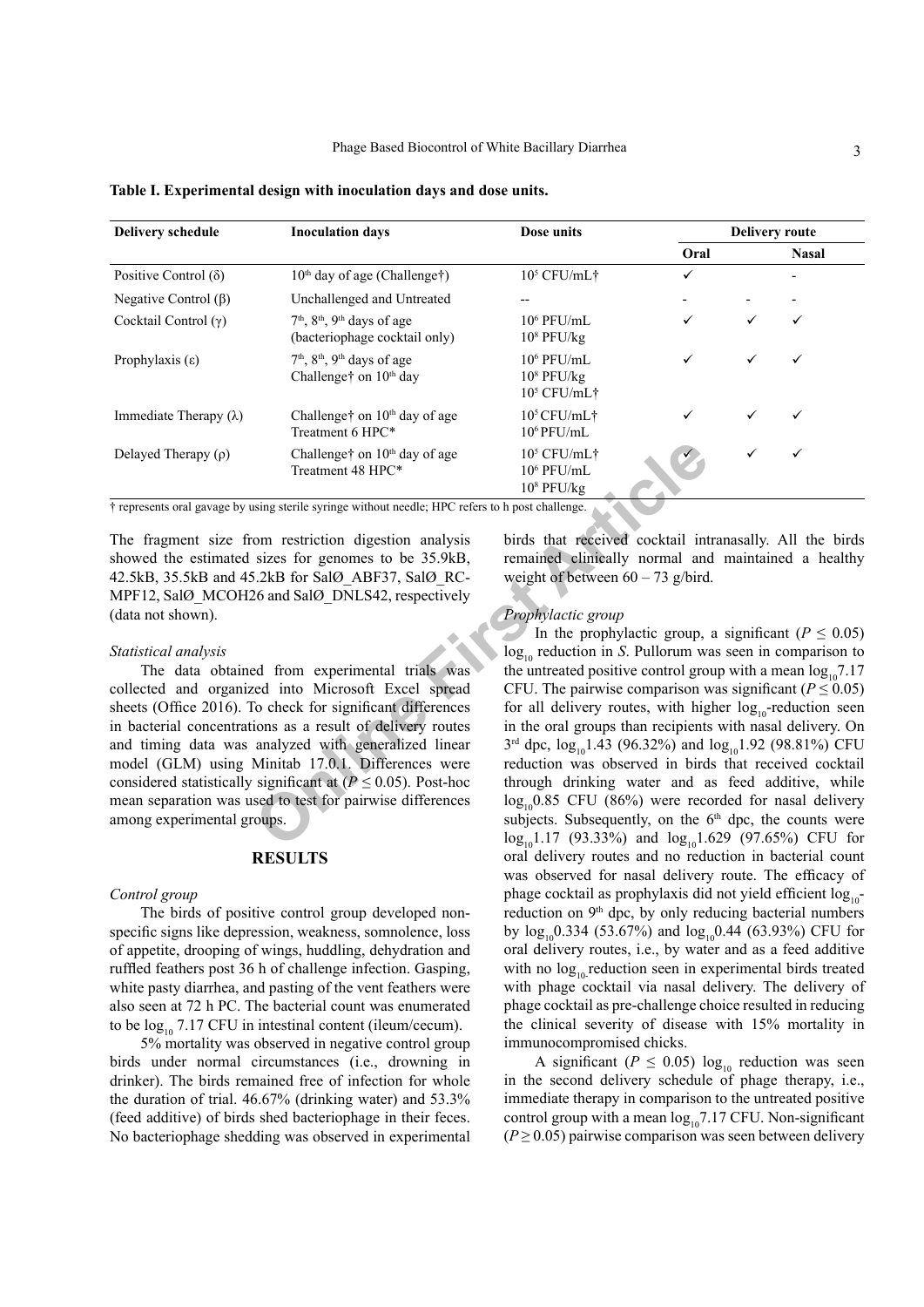routes. The phage cocktail delivery by oral routes, i.e., by water and as a feed additive, modulated *S.* Pullorum count by  $log_{10}0.85$  (86%) and  $log_{10}1.02$  (90.53%) CFU on the 3rd dpc. The efficacy of phage delivery as immediate therapy did not reduce bacterial count on  $6<sup>th</sup>$  and  $9<sup>th</sup>$  dpc, with 53.33% mortality in immunocompromised birds.

The group in which the treatment was delayed to 48 h generated similar results in terms of bacterial reduction with non-significant ( $P \ge 0.05$ ) pairwise comparison recorded for the delivery routes. A reduction of  $log_{10}1.2$  (93.78%) and  $log_{10}1.55$  (97.21%) CFU was seen in experimental birds treated with a phage cocktail mixed in water and feed on the 3<sup>rd</sup> dpc. On the 6<sup>th</sup> dpc, the efficacy of phage cocktail mixed in water and feed was reduced to  $log_{10} 0.77 (83.33%)$ and  $\log_{10} 0.66$  (78.26%), respectively. On 9<sup>th</sup> dpc, the phage cocktail only reduced bacterial incidence to  $log_{10}0.319$  $(52.13%)$  and  $log_{10}0.228$  (40.86%) CFU in oral delivery routes, i.e., by water and as a feed additive, respectively. 93.3% experimental birds that received cocktail through nasal route died with no significant reduction in bacterial numbers suggesting that nasal delivery did not modulate bacterial incidence in presence of active infection.

Summing up, the logarithmic reduction was concurrent with the GLM which affirmed that delivery schedules are significantly different in reducing bacterial incidence. However, the oral delivery routes, on the other hand, are non-significant i.e., they produced similar  $log_{10}$ reduction in bacterial count, with nasal delivery being least effective out of all delivery routes, as seen in Figure 1.



<span id="page-3-0"></span>Fig. 1. Comparative efficacy of delivery schedules and routes (x-axis) on modulation ( $log_{10}$ -reduction) of *S*. Pullorum on y-axis incidence in intestinal tissue

#### **DISCUSSION**

Salmonellosis and poultry have been linked epidemiologically and economically since the commercialization of poultry industry. Although PD or white bacillary diarrhea, caused by *S*. Pullorum is largely eliminated from developed countries, but PD remains

an under-reported problem in many under-developed countries with free-range backyard and intensively reared commercial poultry. The experiment carried out in the present study resulted in significant reduction in bacterial incidence for oral and nasal phage delivery. The findings of the present study are supported by literature where several routes of administration have been shown to influence the impact of therapy [\(Andreatti-Filho](#page-4-4) *et al*., 2007; Borie *et al*., 2009; [Carlos](#page-4-5) *et al*., 2009; Hong *et al*[., 2013](#page-5-4); [Huff](#page-5-5) *et al*., [2006](#page-5-5); [Rozema](#page-5-6) *et al*., 2009).

The number of days also had a significant effect on bacterial reduction. The timing of delivery although yielded significant effects in all experimental groups, but phage delivery 72 h before and 48 h after challenge showed significant results, whereas the group that received immediate treatment of cocktail produced the lowest reduction in bacterial numbers. The present study is in accord with several studies cited in literature that suggest delivery of phages too early may result in low threshold of multiplication but can significantly reduce the clinical severity and delay attachment or colonization ([Hong](#page-5-4) *et al*., 2013; Lim *et al*., 2011; Wagenaar *et al*., 2005).

**Example 1**, in expec[t](#page-5-4)ively. On  $9^{\text{th}}$  dpc, the phage showed significant results, where bacterial incidence to  $\log_{10}(3.19)$  immediate treatment of cockta as a feed additiver, respectively. accord with several studies The positive control group of study had an incidence that reached 100% where 46% birds exhibited acute mortality within 36 h of challenge, while the rest expired within 72–96 h post-challenge. The results are in accord with the study of Carlos *et al*. (2009) who suggested a 100% incidence of infection in positive control group with their 3 phage cocktail lowered *S.* Enteritidis incidence to 80% alone and 75.5% in presence of a competitive exclusion product broilact (Carlos *et al*., 2009).

The feces from cocktail control group also showed that the candidate isolates passed down the gastrointestinal system upon re-isolation of lytic bacteriophages with 3 different plaque morphologies i.e., 3 out 4 strains survived in the digestive tract while one lost its viability. This is a significant finding in regard to the *in vivo* application of lytic phages, as the particles were able to survive and replicate in host as cited by (Colom *et al*., 2015; [Toro](#page-5-9) *et al*[., 2005](#page-5-9)).

The use of quadcocktail in the present study was to reduce the possibility of selection of resistance against a particular candidate bacteriophage. For this purpose, cocktails having two or more bacteriophage isolates are chosen as combating tool cited in literature. Additionally, using cocktails is efficient to reduce the risks associated with the multiple dose and continuous administration of bacteriophages and to make this methodology more costeffective and practical under commercial prospects ([Bielke](#page-4-6)  *et al*[., 2007](#page-4-6); Borie *et al*., 2008).

The results obtained in this preliminary study can lay foundation for cost-effective futuristic approach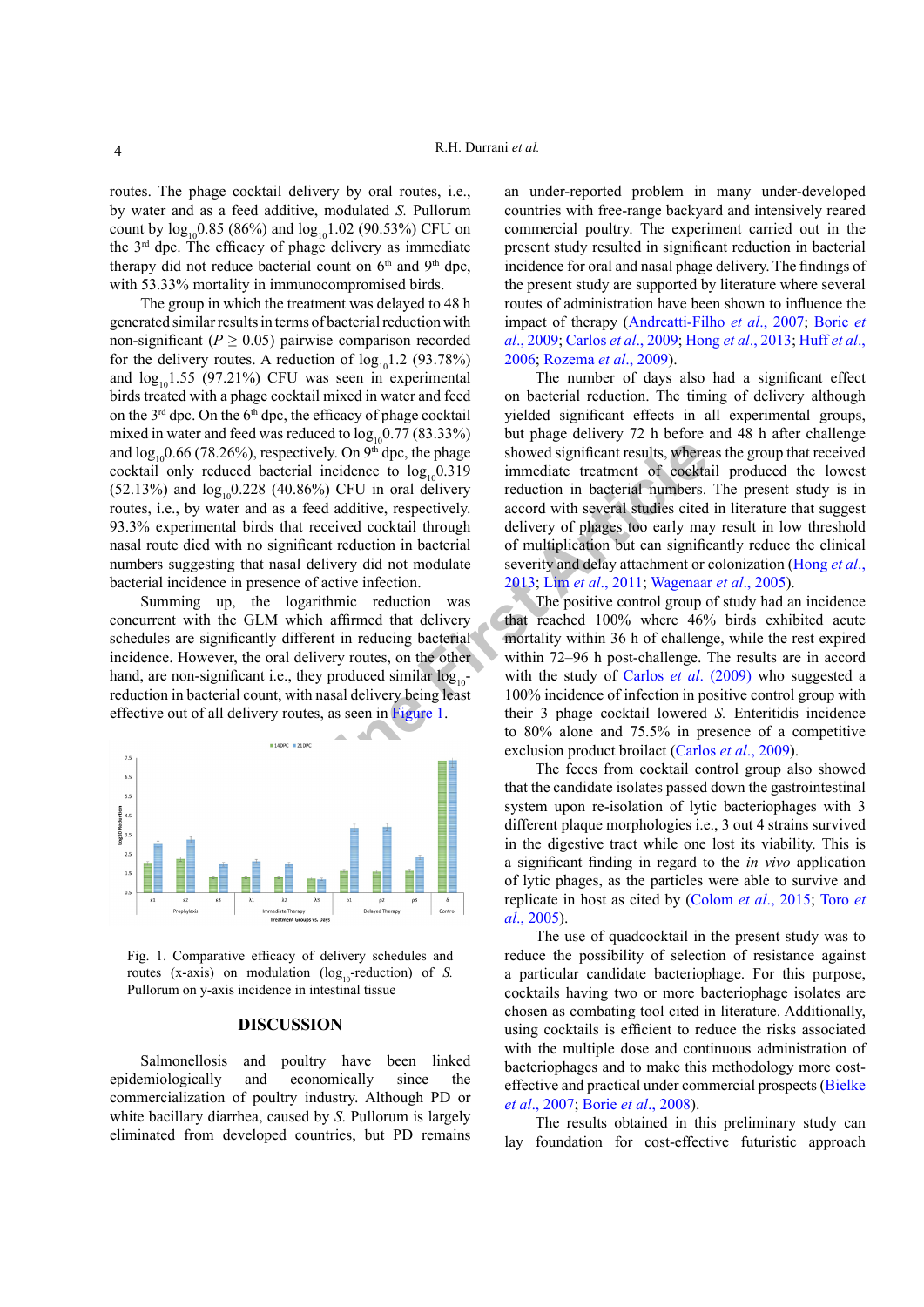towards biocontrol of salmonellosis with further work can be established in terms of stability and formulation parameters for efficacious delivery and greater retention.

## **CONCLUSION**

The results of this study are a preliminary effort to measure the efficacy of bacteriophages in controlling bacterial infections in chickens. As reported above, lytic bacteriophages significantly reduced the concentrations of target bacteria in the experimentally infected birds. As such, the application of phages in such a manner could provide clinicians and animal producers with additional means to treat bacterial infections.

## **ACKNOWLEDGEMENTS**

**WLEDGEMENTS**<br> **Berhanu**, G. and Fulasa, A., 20<br>
fow typhoid in poultry: A<br>
atefully acknowledge scientific<br>
Bielke, L., Higgins, S., Do<br>
Abdul Rehman (Director, Poultry<br>
D., Hargis, B. and Tellez,<br>
Axtional Reference Labo The authors gratefully acknowledge scientific assistance from Dr. Abdul Rehman (Director, Poultry Research Institute, Rawalpindi, Pakistan), Dr. Nayla Siddique (Project Lead, National Reference Laboratory for Poultry Diseases, National Agriculture Research Council, Islamabad, Pakistan) and Dr. Athar Abbas (Zoonotic Disease Surveillance - National Reference Laboratory for Poultry Diseases, National Agriculture Research Council, Islamabad, Pakistan). The authors recognize services of District Diagnostic Laboratory, Sargodha, Pakistan.

## *Funding*

The present study is embedded in a project funded by Punjab Agricultural Research Board (P. 680) led under supervision of project lead Dr. Ali Ahmed Sheikh.

## *Data availability*

The data of the study would be available on fair request to corresponding author.

#### *Ethical approval*

The study was carried out in compliance with guidelines issued by ethical review board and institutional biosafety committee of University of Veterinary and Animal Sciences, Pakistan. The official letter (no. DR/47) would be available on fair request to corresponding author.

## *Statement of conflict of interest*

The authors have declared no conflict of interest.

## **REFERENCES**

<span id="page-4-4"></span>Andreatti-Filho, R., Higgins, J., Higgins, S., Gaona, G., Wolfenden, A., Tellez, G. and Hargis, B., 2007. Ability of bacteriophages isolated from different sources to reduce *Salmonella enterica* serovar Enteritidis *in vitro* and *in vivo. Poult. Sci.,* **86**: 1904-1909. <https://doi.org/10.1093/ps/86.9.1904>

- <span id="page-4-1"></span>Barrow, P., Jones, M., Smith, A. and Wigley, P., 2012. The long view: *Salmonella*–the last forty years. *Avian Pathol.,* **41**: 413-420. [https://doi.org/10.108](https://doi.org/10.1080/03079457.2012.718071) [0/03079457.2012.718071](https://doi.org/10.1080/03079457.2012.718071)
- <span id="page-4-2"></span>Berchieri, Jr, A., Murphy, C., Marston, K. and Barrow, P., 2001. Observations on the persistence and vertical transmission of *Salmonella enterica* serovars Pullorum and Gallinarum in chickens: effect of bacterial and host genetic background. *Avian Pathol*., **30**: 221-231. [https://doi.](https://doi.org/10.1080/03079450120054631) [org/10.1080/03079450120054631](https://doi.org/10.1080/03079450120054631)
- <span id="page-4-0"></span>Berhanu, G. and Fulasa, A., 2020. Pullorum disease and fowl typhoid in poultry: A review. *Br. J. Poult. Sci*., **9**: 48-56.
- <span id="page-4-6"></span>Bielke, L., Higgins, S., Donoghue, A., Donoghue, D., Hargis, B. and Tellez, G., 2007. Use of widehost-range bacteriophages to reduce *Salmonella*  on poultry products. Use of wide-host-range bacteriophages to reduce *Salmonella* on poultry products. *Int. J. Poult. Sci*., **6**: 754-757. [https://doi.](https://doi.org/10.3923/ijps.2007.754.757) org/10.3923/ijps.2007.754.757
- <span id="page-4-5"></span><span id="page-4-3"></span>Borie, C., Albala, I., Sánchez, P., Sánchez, M., Ramírez, S., Navarro, C., Morales, M., Retamales, J. and Robeson, J., 2008. Bacteriophage treatment reduces *Salmonella* colonization of infected chickens. *Avian Dis*., **52**: 64-67. [https://doi.org/10.1637/8091-](https://doi.org/10.1637/8091-082007-Reg) 082007-Reg
	- Borie, C., Sánchez, M., Navarro, C., Ramírez, S., Morales, M., Retamales, J. and Robeson, J., 2009. Aerosol spray treatment with bacteriophages and competitive exclusion reduces *Salmonella*  enteritidis infection in chickens. *Avian Dis*., **53**: 250-254. [https://doi.org/10.1637/8406-071008-](https://doi.org/10.1637/8406-071008-Reg.1) [Reg.1](https://doi.org/10.1637/8406-071008-Reg.1)
	- Cappuccino, J.G. and Sherman, N., 2014. *A laboratory manual.* Part. p.
	- Carlos, N.O., Retamales, J. and Robeson, J., 2009. Aerosol spray treatment with bacteriophages and competitive exclusion reduces *Salmonella*  enteritidis infection *Avian Dis*., **53**: 250-254. <https://doi.org/10.1637/8406-071008-Reg.1>
	- Colom, J., Cano-Sarabia, M., Otero, J., Cortés, P., Maspoch, D. and Llagostera, M., 2015. Liposomeencapsulated bacteriophages for enhanced oral phage therapy against *Salmonella* spp. *Appl. environ. Microbiol*., **81**: 4841-4849. [https://doi.](https://doi.org/10.1128/AEM.00812-15) [org/10.1128/AEM.00812-15](https://doi.org/10.1128/AEM.00812-15)
	- FAO, 2021a. *Cleaning and disinfection of poultry farms.* Available at [http://www.fao.org/3/al876e/al87600.](http://www.fao.org/3/al876e/al87600.pdf)